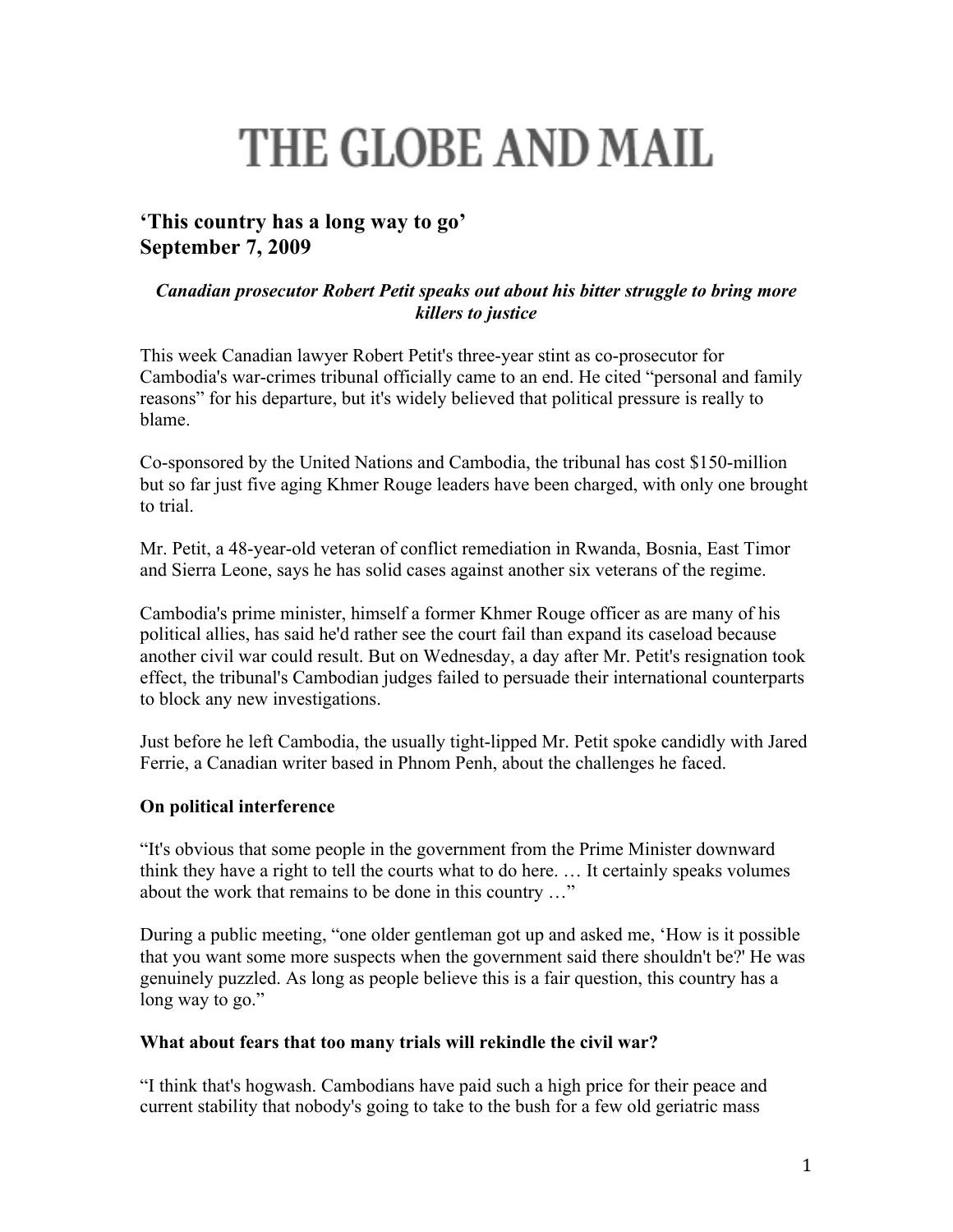murderers. It's not going to happen … To a certain extent, people who oppose that are probably still profiting one way or another from it, from impunity.

"It's always the red herring that's raised by politicians whenever accountability threatens the status quo. I think it's been proven time and time again – at least in terms of accountability for mass crimes – that on the contrary, accountability is one of the essential steps toward reconciliation and stability.

#### **Does it matter if suspects die before their trials?**

"That's one of the things that keeps me awake at night … Without these people, these events would not have happened. Their story holds the key for the Cambodian people to understand why it happened and hopefully learn from that. So I think it's fundamental that these remaining individuals face trial."

#### **Will other cases be like Duch's?**

"It's going to be much different because, as far as I know, none of the other accused have admitted any kind of responsibility. …

"As far as I'm aware, only people kill people. A system itself is nothing without people that either create it, run it, or implement it."

#### **What motivates him**

"One of the greatest things we have living in Canada is to be able to count on the rule of law … I've never wanted to be anything but a prosecutor. And being able to prosecute these types of individuals for these types of crimes and bringing some justice to the victims of the worst possible violations – I think there's no better deal."

But there are limitations"My neighbour in Ottawa was a Cambodian family. Both were refugees, both made it through the Khmer Rouge, both lost members of their family. The lady was supportive, saying, 'You're going to do your best; whatever happens it will be at least that.'

"The husband was furious with me for even taking the job: 'Where were you and where was the UN when my family was getting killed? Where are you now with all the millions you're going to spend when my current family members are eating grass?'

"And both of these opinions are legitimate. Both of these feelings you have to respect. … A lot of people come to the court and go away disappointed. These courts generally speaking will prosecute people who never got their hands dirty, the architects or the highlevel commanders, which is one of the things that I'm trying to achieve with these additional prosecutions. You can always find killers."